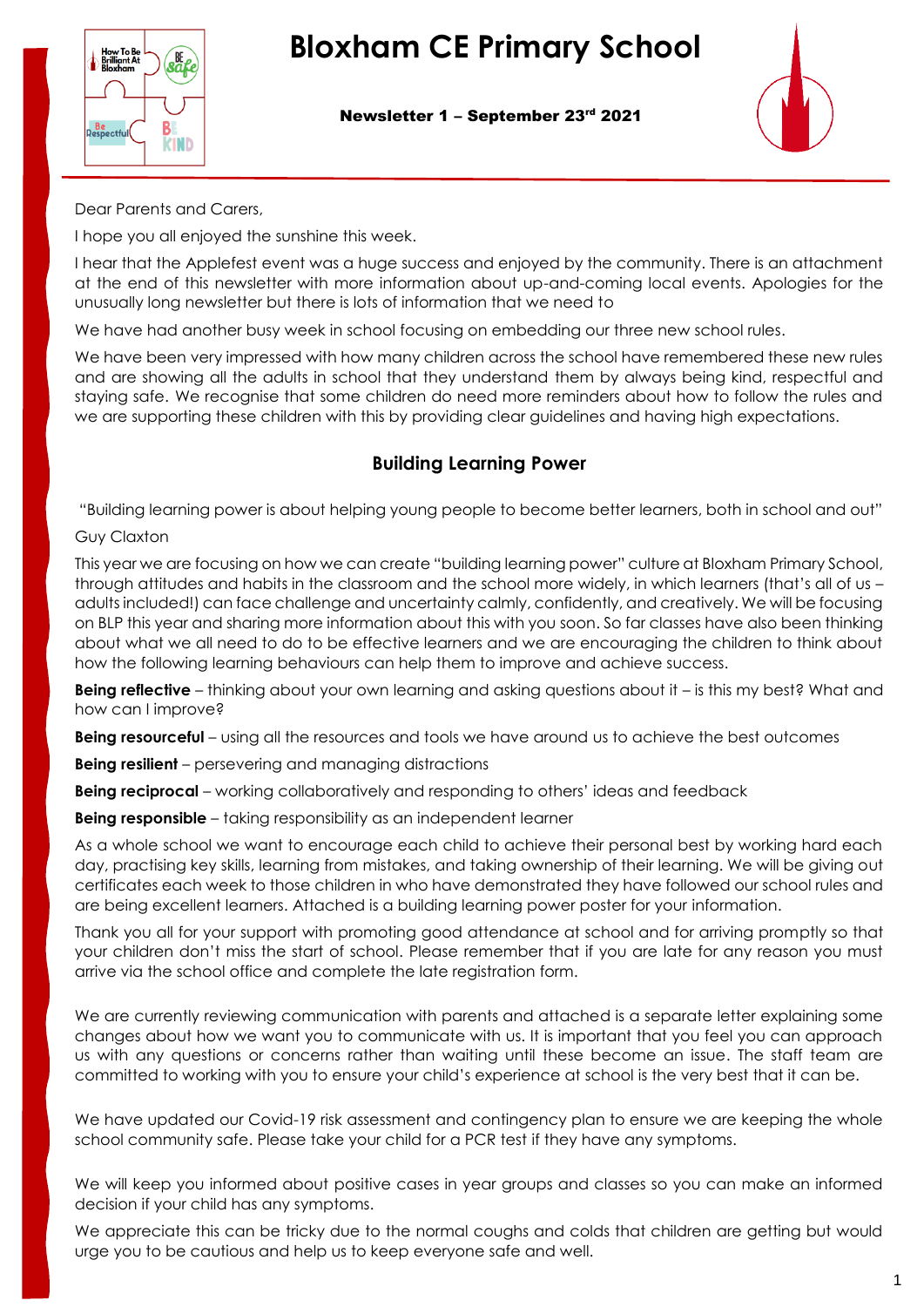#### Newsletter 1 - September 23rd 2021

#### **Staff News**

Well done to Karen Williams who recently qualified as an HLTA. We know you worked hard to get this and thank you for all you do in school.

#### **Meet the teacher**

As we are unable to invite parents in to meet the teacher, each year group has put together a PowerPoint with all the information you will need. These have all been emailed out and will be added to the website.

#### **Collective Worship**

The children have started to have Collective Worship again in smaller groups and have commented on how much they have enjoyed coming together as a group, singing and sharing ideas. This term we are exploring the theme of Honesty.

#### **Parents Evening**

The teachers are looking forward to meeting you to share how your children have settled back into school and provide you with information about their strengths and areas they are working on to improve.

These will be held during the week of 18th October. The meetings will be on Teams. Emails with information about these have been sent today.

### **Dogs on School Grounds**

Polite reminder that no dogs are permitted on the school grounds. This is an Oxfordshire County Council Policy that we must adhere to.

#### **Main Path**

We want everyone to be aware that the path beyond the gate where there are still slabs is uneven and we would advise you to take care when coming up the main path. The slabs have lifted over time due to the tree roots coming through. We have put up signs to remind everyone to be careful.

We are hoping to have this last slabbed area tarmacked in the October half term. In the meantime, please take care when walking up the path into school. Thank you.

#### **Nut Free School**

Please remember we are a nut free school. Thank you for your support to ensure we keep nut free.

### **Year 6 Secondary School Applications**

Parents and carers of Year 6 children can now apply for transfer to Year 7. Applications to be submitted online at: <http://www.oxfordshire.gov.uk/secondaryadmissions>

The deadline for receipt of completed applications is **31 October 2021.**

#### **[Lunchtime](https://bloxhamprimary.co.uk/vacancies/lunchtime-assistant-vacancy-0) Assistant Vacancy**

Bloxham Primary School are looking for a lunchtime assistant to start as soon as possible, 5 days per week for 1 hour a day to cover the lunch period. Experience of working in a school at lunchtime is desirable.

Grade for this position is Grade 1 point 1 £9.25 an hour on contract.

Successful applicants will be required to complete a DBS check, safeguarding training and demonstrate that they understand the school's duty of care and commitment to safeguard all children. The position is term time only.

#### **Foundation Stage**

Well done to all the Foundation Stage children who in Term 6 of the last academic year managed to raise a whopping £1900 in our fortnight of sponsored bike rides.

The children raced around our track and together with Pre-School raised an incredible total which is being spent on new learning resources for our PFSU garden.

#### **Sickness**

[https://www.nhs.uk/conditions/diarrhoea-and](https://www.nhs.uk/conditions/diarrhoea-and-vomiting/)[vomiting/](https://www.nhs.uk/conditions/diarrhoea-and-vomiting/)

Here is the link to the NHS guidance on sickness and diarrhoea. Please support us to keep our school community well by keeping your child at home for the recommended time if they have had any of these symptoms. Thank you.

### **Healthy Eating**

As a school we are continuing to promote healthy eating and lifestyle choices. For this reason we do not give out sweets in classes to celebrate special events. Thank you for your support.

#### **Mobile Phones**

Please can all parents and visitors to the school site refrain from using their mobile phone unless it is urgent. It is particularly important that no visitor to the site is on a video call as this is a breach of our safeguarding policy.

All Year 6 children that bring mobile phones to school will be reminded this week to hand their mobile phones in when they arrive at school and not to switch them on until they have left the school site. Thank you for your cooperation.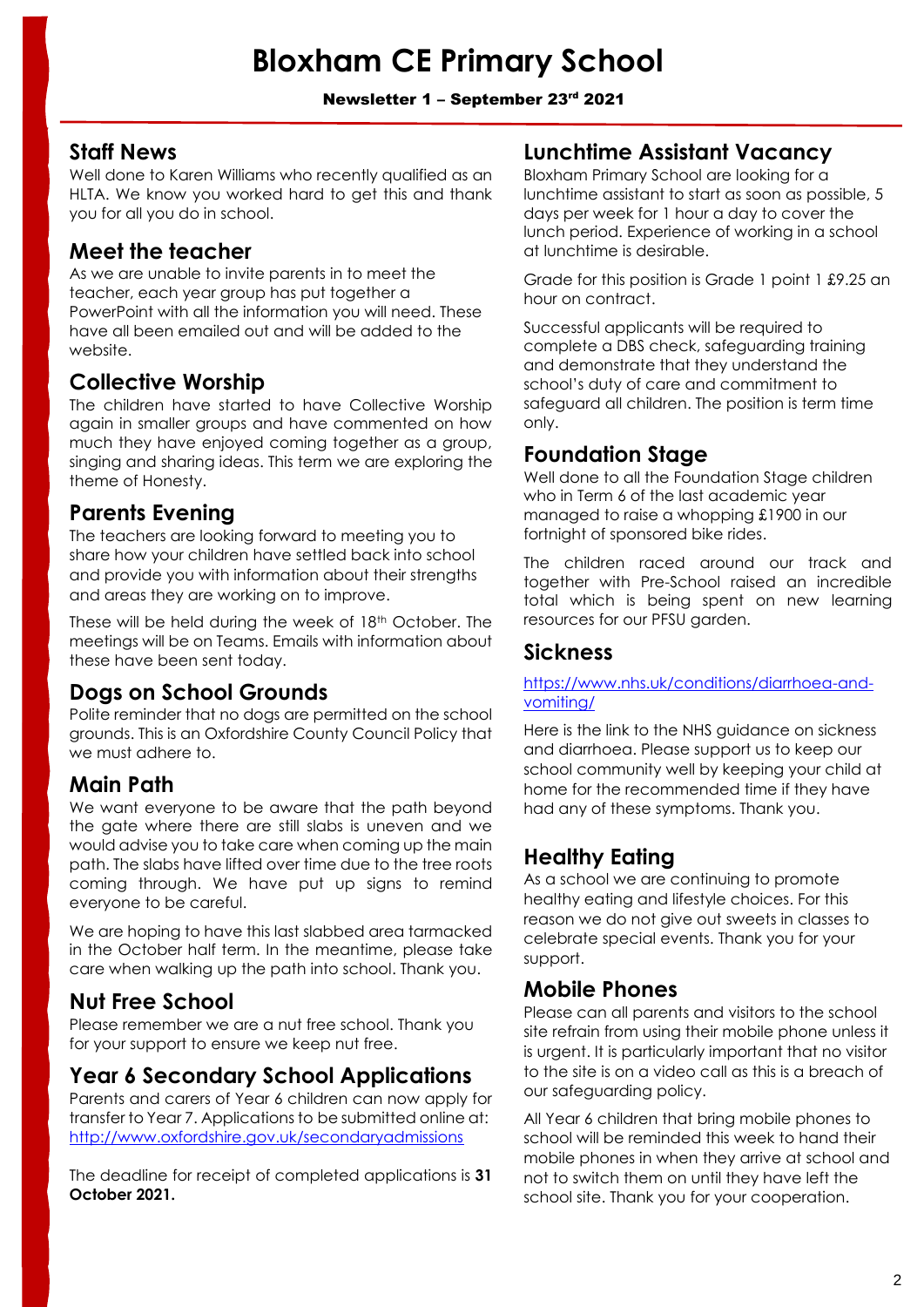Newsletter 1 - September 23rd 2021

#### **Pupil Parliament**

Congratulations to our brand-new *Pupil Parliament* who have been voted for anonymously this week. The "BPSPP" (new name needed!) will be meeting regularly to promote all pupils' voices, to plan exciting activities and to work on wider initiatives. We need your children's ideas to help us constantly improve as a school and to ensure that we make a difference in our world. Watch this space for more information and please do talk to your children about what exciting ideas they might bring to their class representatives.

*Congratulations* to Sadie W, Izea E-B, Troy E, Tommy M-C, Amy A, Aubreigh G, Ayla C, Theo C, Oliver M, Oliver R,Verity W, Ivy C, Isabelle H-M and Hector T

#### **Cherry Tree Centre**

The Cherry Tree Centre is now open again. Drop in for children under 5 and their families to experience creative and learning activities:

Monday & Wednesday 9.30-11.00am – term time only www.bloxhamprimary.co.uk/cherry-tree-centre

#### **FoBPS**

Save the date: FoBPS Fireworks 19th November

Xmas for Schools – the paperwork and information for the popular design your own Christmas card and Christmas items will come home to parents in early October with a deadline of Monday 1st November to complete and return to school.

We are looking to purchase a card reader for contactless payments at future fundraising events. With funds being limited, before we do so, are there any parents with contacts in this area that would be able to assist us?

Save the date. 6th October – FoBPS AGM

### **Term Dates**

Inset Day 4<sup>th</sup> January February half term 21st-25th February Easter holiday 11th-22nd April May half term  $30<sup>th</sup>$  May –  $3<sup>rd</sup>$  June Inset day 6<sup>th</sup> June School Year ends 20<sup>th</sup> July

October half term 25<sup>th</sup>-29<sup>th</sup> October Christmas holiday 20<sup>th</sup> December - 3<sup>rd</sup> January

#### **Site Safety**

To keep everyone safe whilst on the school site can we respectfully ask that you do not drive onto the school site between 8.30am-3.30pm. If you need to access the site for any reason, please speak to the school office.

Following some recent site safety monitoring we have noticed that some children are not walking out of school with the adults that have been sent to collect them and are running down the path unsupervised. Once your child has been released by their class teacher, please ensure that you supervise them whilst leaving the school site. Thank you for your cooperation with these matters. We want everyone to stay safe.

### **Harvest Festival**

We are very excited that we are going to have a Harvest Festival this year. The children have already started practising songs and are very excited.

We are really excited to perform for you again. It's been so long since we have been able to sing and as we are an amazing singing school, a performance is long overdue.

This year the whole school will be singing two songs. One about making bread. 'Do the Dough' is a lively fun action song which the children already sing with gusto as well as the beautiful number 'Fields of Gold' which is very moving and soulful. Look out for our amazing soloist.

Our fabulous award winning school choir have also started rehearsing again and we would like to sing you two songs in our Harvest Service. Firstly 'The Singing vegetables'; look out for some of our staff in fancy dress in this track. And secondly 'Seeds of friendship'; a beautiful song about sowing the seeds of kindness and love.

The children will go to Church on Thursday 21st October at 10am for the service. We are sorry that we are unable to invite parents to Church but are planning to live stream this event. Details to follow.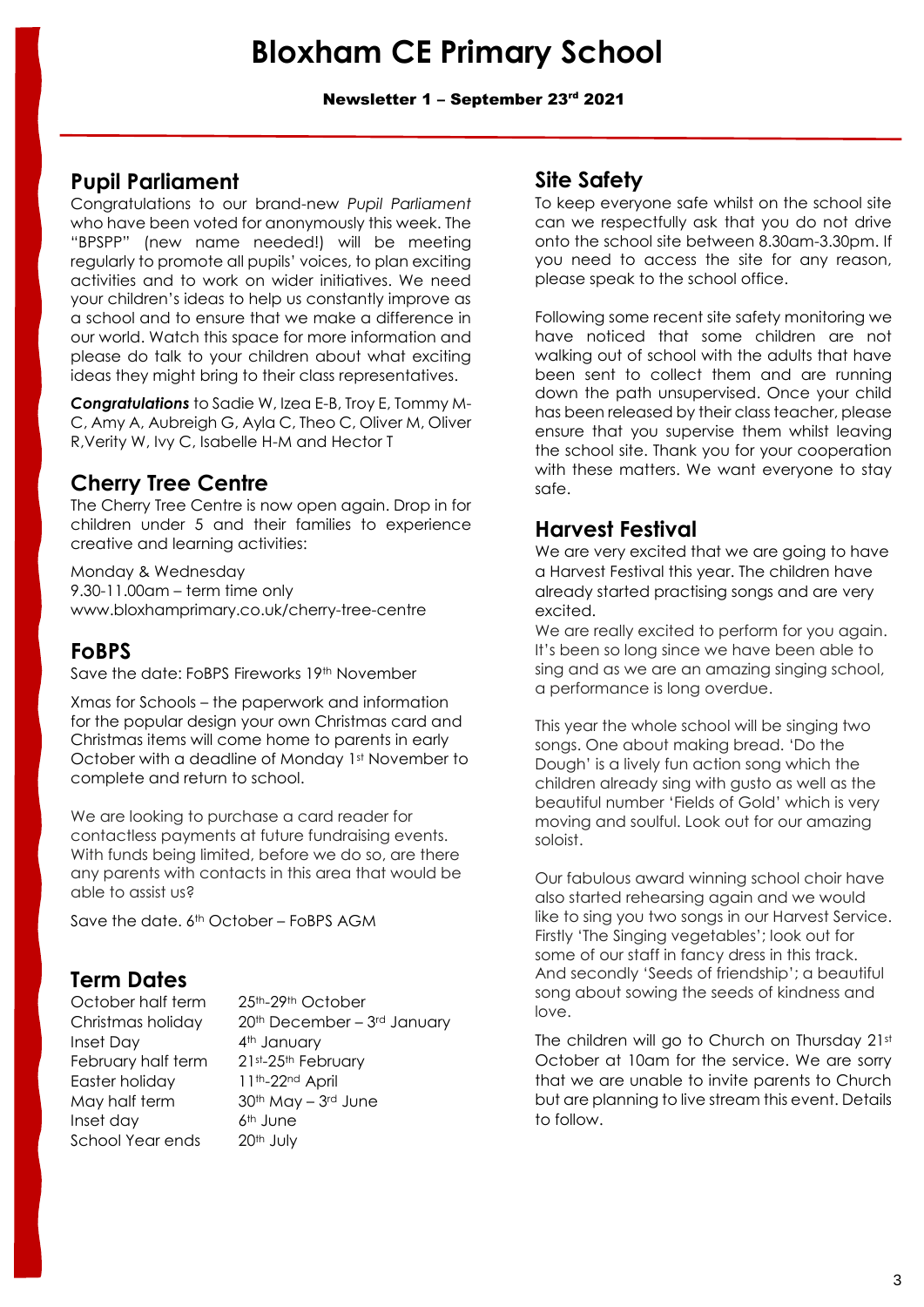Newsletter 1 – September 23rd 2021